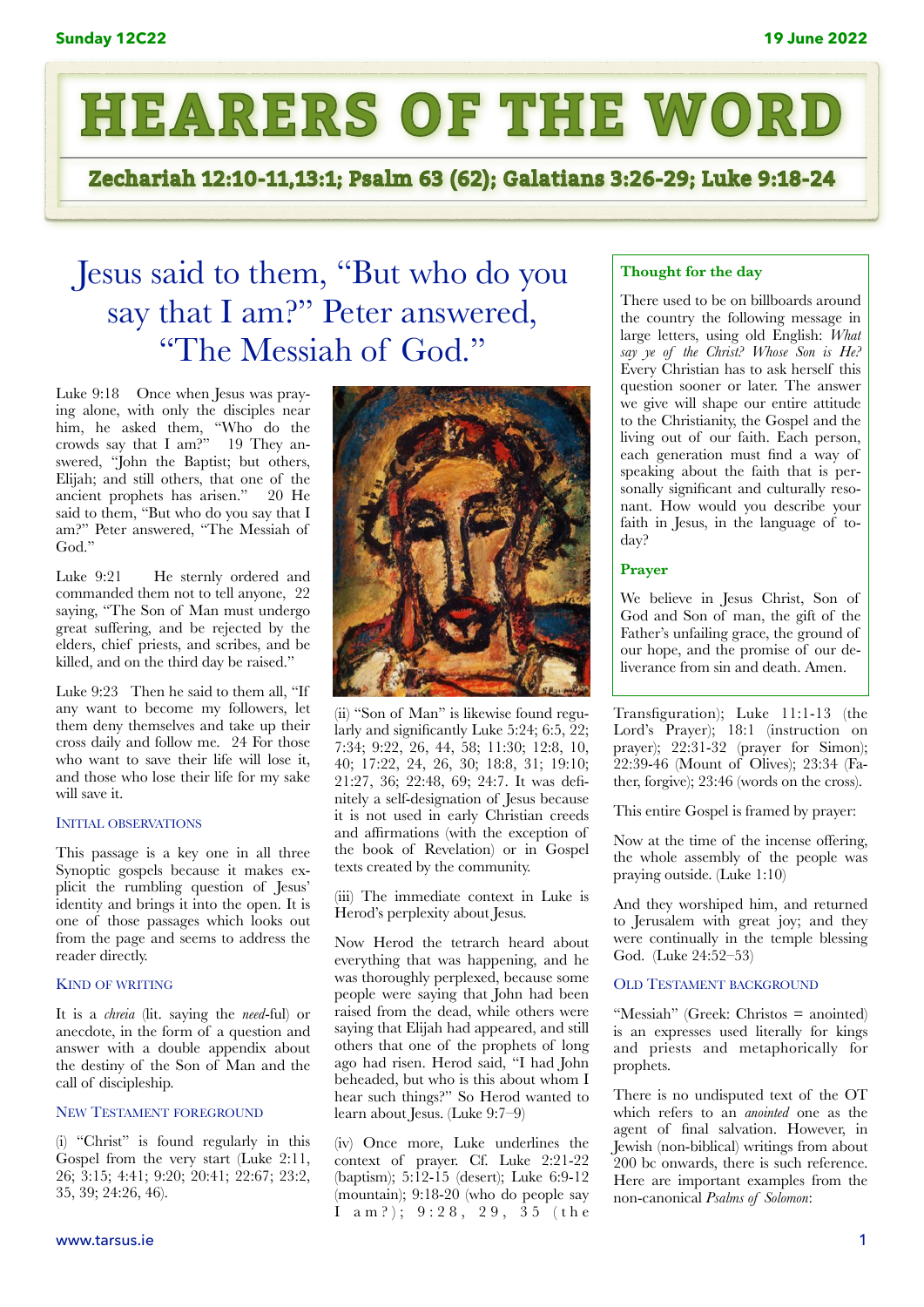And he (shall be) a righteous king, taught of God, over them. And there will be no unrighteousness in his days in their midst, for all will be holy and their king the Lord's Messiah. (Ps Sol. 17:32)

A psalm of Solomon; about the Lord *Messiah*. (Ps Sol. 18:0)

May God cleanse Israel against the day of mercy and blessing, against the day of choice when he brings back his *Messiah*. (Ps Sol. 18:5)

Under the rod of chastening of the Lord *Messiah*, in the fear of his God, in the spirit of wisdom and righteousness and strength. (Ps Sol. 18:7)

"Son of Man" is an expression mostly in Ezekiel which means simply "a human being": Job 25:6; Ezek 2:1, 3, 6, 8; 3:1, 3–4, 10, 17, 25; 4:1, 16; 5:1; 6:2; 7:2; 8:5–6, 8, 12, 15, 17; 11:2, 4, 15; 12:2–3, 9, 18, 22, 27; 13:2, 17; 14:3, 13; 15:2; 16:2; 17:2; 20:3–4, 27, 46; 21:2, 6, 9, 12, 14, 19, 28; 22:2, 18, 24; 23:2, 36; 24:2, 16, 25; 25:2; 26:2; 27:2; 28:2, 12, 21; 29:2, 18; 30:2, 21; 31:2; 32:2, 18; 33:2, 7, 10, 12, 24, 30; 34:2; 35:2; 36:1, 17; 37:3, 9, 11, 16; 38:2, 14; 39:1, 17; 40:4; 43:7, 10, 18; 44:5; 47:6. (The NRSV, in the interest of inclusive language, obliterates the usage.) It occurs elsewhere in the OT only in Daniel which it seems to have a rather special meaning (the translation use for the rest of the comment is the NET bible).

I was watching in the night visions, "And with the clouds of the sky one like a son of man was approaching. He went up to the Ancient of Days and was escorted before him. (Daniel 7:13)

So he approached the place where I was standing. As he came, I felt terrified and fell flat on the ground. Then he said to me, "Understand, son of man, that the vision pertains to the time of the end." (Daniel 8:17)

In these cases, Son of Man means an agent of final salvation

#### ST PAUL

From Paul, a slave of Christ Jesus, called to be an apostle, set apart for the gospel of God. This gospel he promised beforehand through his prophets in the holy scriptures, concerning his Son who was a descendant of David with reference to the flesh, who was appointed the Son-of-god-in-power according to the Holy Spirit by the resurrection from the dead, Jesus Christ our Lord. Through him we have received grace and our apostleship to bring about the obedience

of faith among all the Gentiles on behalf of his name. You also are among them, called to belong to Jesus Christ. To all those loved by God in Rome, called to be saints: Grace and peace to you from God our Father and the Lord Jesus Christ! (Romans 1:1–7)

#### BRIEF COMMENTARY

**Verse 18** Luke increases the mentions of Jesus at prayer, linking it always with significant moments in the ministry. The revelation of the identity of Jesus is defnitely one such moment. Notice that he specifies this is directed solely at disciples. The question is apparently about the crowds' opinion.

**Verse 19** Like Herod early in chapter 9, the disciples report the categories being used at the time by the ordinary people. The return of John the Baptist was a superstitious reaction to his death. Elijah was expected on the basis of Mal 4:5:

Look, I will send you Elijah the prophet before the great and terrible day of the Lord arrives. (Malachi 4:5)

One of the ancient prophets, Moses himself, was expected on the basis of Deut 18:15:

The Lord your God will raise up for you a prophet like me from among you–from your fellow Israelites; you must listen to him. (Deuteronomy 18:15)

**Verse 20** The question becomes directly. In the Luke-Acts, Peter has a pre-eminent position as spokesperson and as church leader (Luke 5:8–9; 6:14; 8:45, 51; 9:20, 28, 32–33; 12:41; 18:28; 22:8, 33–34, 54–55, 57–58, 60–61; 24:12; Acts 1:13, 15; 2:14, 37–38; 3:1, 3–4, 6– 7, 11–12; 4:1, 7–8, 13, 19, 23; 5:3, 8–9, 15, 29; 8:14, 17, 20, 25; 9:32, 34, 38–40, 43; 10:5, 9, 13–14, 17–19, 21, 23, 25– 27, 32, 34, 44–46; 11:2, 4, 7, 13; 12:3, 5–9, 11–12, 14–16, 18; 15:7).

**Verse 21** The command to silence may well have a basis in history, although it also serves the theological agenda of the



gospel writers.

**Verse 22** Passion predictions are found in all three synoptic Gospels. It is well possible that Jesus, on the basis of the known history of prophet-martyrs, foresaw his end. However, the versions in our texts have been amplified in order to reflect retrospectively what actually happened.

**Verse 23** Naturally, the destiny of Jesus and the destiny of the disciple are intimately linked.

**Verse 24** This paradoxical sentence, in the form of biblical parallelism, captures the challenge of disciple-ship very closely.

# POINTERS FOR PRAYER

**1.** Jesus asks the disciples how people understand who he is and then asks them "Who do you say I am?" How would you answer that question? What title or description would you give to describe who Jesus is for you?

**2.** Jesus goes on to teach his followers that discipleship is not about fame and honour. It is about living gospel values and will involve suffering, but that suffering will be a prelude to new life. When have you found that living gospel values was indeed costly but that you were glad you had paid that price?

**3.** The message of Jesus was not addressed just to his chosen twelve but "to all". Perhaps you also have found that it is a fact of life that we often have to pay in effort, time or patience, to experience growth, progress and the good things in life. Can you bring specific experiences to mind?

#### PRAYER

O God, whose Son, our Messiah and Lord, did not turn aside from the path of suffering nor spare his disciples the prospect of rejection, pour out your Spirit upon this assembly, that we may abandon the security of the easy way and follow in Christ's footsteps towards the cross and true life.

We ask this through Christ, who lives and reigns with you in the unity of the Holy Spirit, for ever and ever. Amen.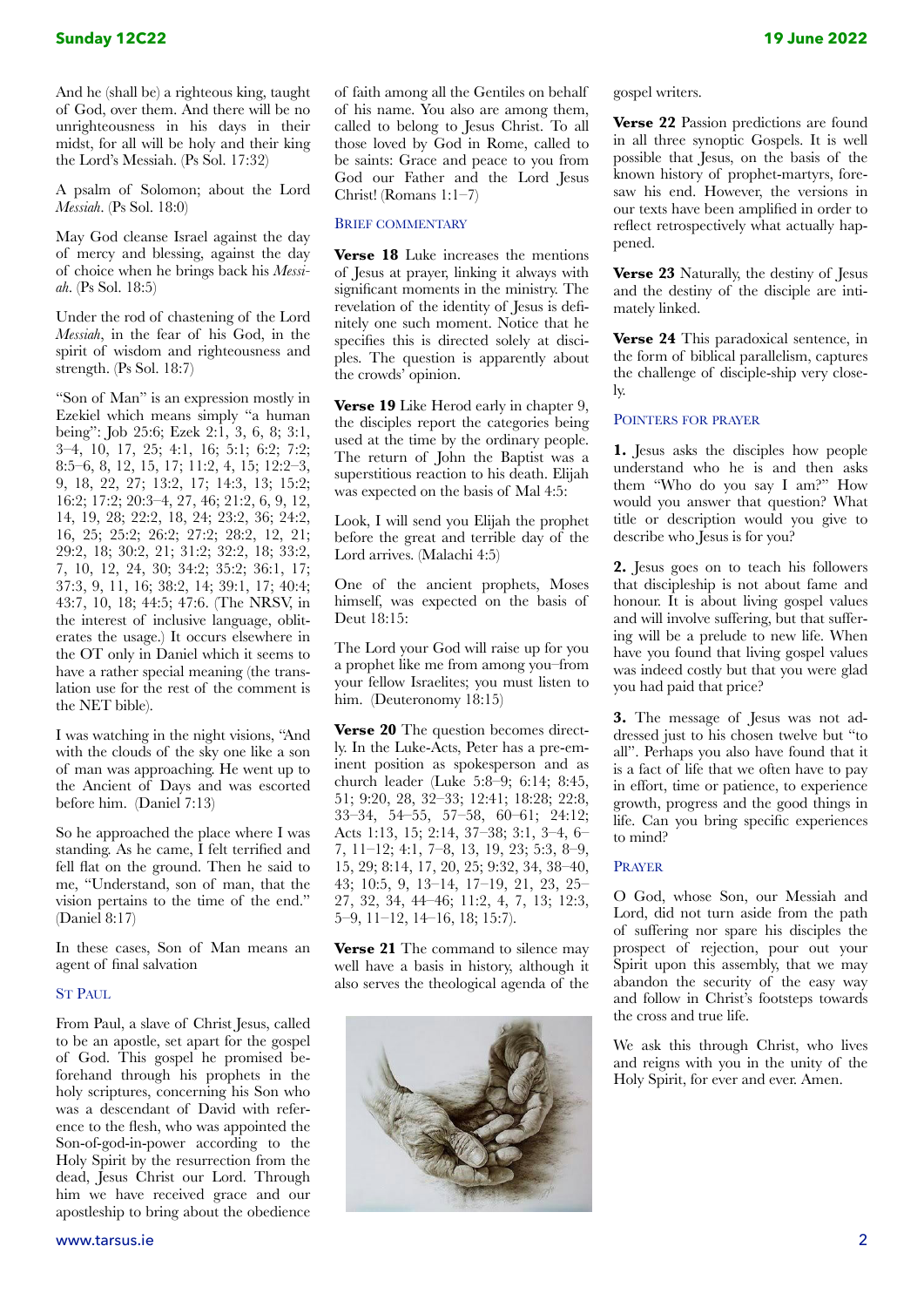# For, in Christ Jesus, you are all children of God through faith

Gal 3:26 For in Christ Jesus you are all children of God through faith. 27 For all of you who were baptised into Christ have clothed yourselves with Christ. 28 There is neither Jew nor Greek, there is neither slave nor free, there is neither male nor female–for all of you are one in Christ Jesus. 29 And if you belong to Christ, then you are Abraham's descendants, heirs according to the promise.

#### INITIAL OBSERVATIONS

Wisely, perhaps, the lectionary breezes through Galatians, avoiding the convoluted arguments of chapter 3 and brings us to the one text that everyone remembers from Galatians. Its wide inclusivity is very acceptable today, for various reasons. For Paul, however, it was not grounded on some philosophy of humanity but rather in his rich understanding of the meaning of Jesus' death on the cross.

## KIND OF WRITING

| Letter opening | $1:1-5$     |
|----------------|-------------|
| Introduction   | $1:6-10$    |
| Thesis         | $1:11-12$   |
| Proof 1        | $1:13-2:21$ |
| Proof 2        | $3:1 - 4:7$ |
| Proof 3        | $4:8-5:12$  |
| Proof 4        | $5:13-6:10$ |
| Conclusion     | 6:11-17     |
| Postscript     | 6:18        |

#### ORIGIN OF THE READING

The context in Galatia is the same: how much of the Jewish Law should Christians keep and practise? The purpose of the ritual laws, the so-called identitymarkers, was to set apart God's first chosen people as God's standard bearers through history. By means of the dietary laws (the *kashrut*), circumcision and the observance of the Sabbath, the Jewish people did stand out.

The widespread practise of these regulations stems, it would seem, from the Babylonian Exile (587-539 BC). It was a time when the risk of assimilation, absorption and even disappearance was great. The regulations then set the exiles apart. Perhaps the most effective regulation was the dietary laws. These kosher food rules were instituted so that the exiles (1) would not eat with Babylonians; (2) therefore would not socialise with them; (3) with the result that their children would not intermarry. Still followed up to today, such laws have proved very effective, over two and a half thousand years, in setting the chosen people of God apart from the rest of humanity.

Scholars use the term "identity-markers" to refer to these regulations. As we know, Jesus did disregard the dietary law, Sabbath observance (as an absolute) and ignored the purity regulations. The reaction was severe because he thereby touched not just customs but the whole identity of being Jewish.

Paul kept all these laws as a happily practising Pharisee. Now, he was totally against such observances. We read in the letter the following:

*Listen! I, Paul, tell you that if you let yourselves be circumcised, Christ will be of no benefit to you at all! And I testify again to every man who lets himself be circumcised that he is obligated to obey the whole law. You who are trying to be declared righteous by the law have been alienated from Christ; you have fallen away from grace!*  (Galatians 5:2–4 NET) Why this enormous turnaround? For three reasons.

#### *The cross*

Paul's objection to the Christian proclamation was, in part, founded on a text from Deuteronomy: "whoever hangs on a tree is under God's curse." "Curse" meant in this context to be outside the covenant blessings. After his encounter with Christ, Paul *knew* that Jesus was risen, Lord and Messiah. What was God's Messiah doing in a place of curse, that is, a place of exclusion from the benefits of the covenant? Paul's understanding was direct: he was there to identify with the excluded (all the Gentiles) so as to bring them into God's new covenant of grace to all humanity. Jesus' compassionate solidarity is thus, for Paul, the meaning of Jesus' death. As such, it is also consistent with Jesus' own ministry to the marginalised.

#### *The Spirit*

It is evident that the full out-pouring the the Spirit, allowing the Galatians to call God, Abba Father, took place *before* the agitators came along and disturbed the community. The timing is important: to know the power of the Spirit, the Galatians did not need *any* regulations.

#### *Faith and the promise*

The really central figure in Israelite and

Jewish imagination was Abraham. He was *the* figure who "believed the LORD, and the LORD considered his response of faith as proof of genuine loyalty." (Genesis 15:6 NET) The promise to Abraham was brought to fulfilment by Jesus through faith, thus opening the path salvation to all who trusted in the promise and in the faithfulness of Jesus. This gift is for everyone "without distinction" (see Rom 3:22 and 10:12).

Thus Paul's encounter with Jesus triggered a huge revision of his understanding of salvation history and led him to see that the time of a people *set apart* was itself *set aside* on account of Jesus' death, the gift of the Spirt and the renewed centrality of the promise and faith.

#### RELATED PASSAGES

For there is no distinction between the Jew and the Greek, for the same Lord is Lord of all, who richly blesses all who call on him. (Romans 10:12 NET)

Here there is neither Greek nor Jew, circumcised or uncircumcised, barbarian, Scythian, slave or free, but Christ is all and in all. (Colossians 3:11 NET)

## BRIEF COMMENTARY

**Verse 26** All humanity now has access to God's grace and all of us are equally the children of God, *through faith.* 

**Verse 27** This faith is comes to communal expression in baptism.

**Verse 28** Paul means that the distinctions of ethnic origin, social position and even natural gender are radically irrelevant when it comes to being in Christ. This universalist vision was threatened by the agitators who came to Galatia.

**Verse 29** Thus God fulfilled the ancient promises to Abraham.

#### POINTERS FOR PRAYER

**1.** To be a child of God is wonderful gift. When did you discover it for yourself ?

**2.** Paul teaches that real personal faith in God—radical trust—is the way to God. How is evident to me, on my path of discipleship?

### PRAYER

Faithful God, we recognise in Christ your Son, your compassionate outreach to all. Help us to respond to your grace by faith, that we become heirs of Abraham, children of the promise. Amen